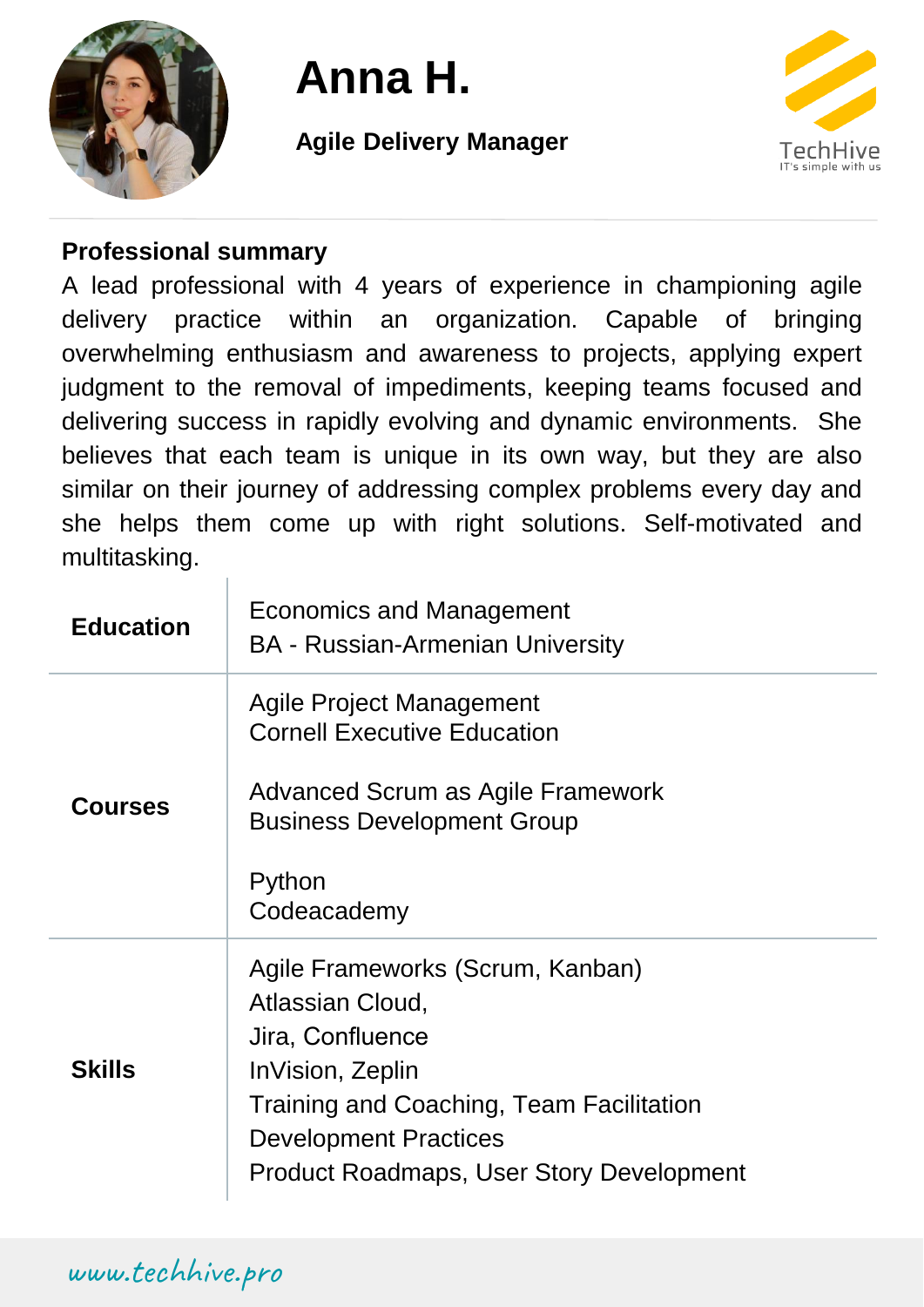| <b>Project</b>      | <b>PrimeProjekt</b>                                                                                                                      |
|---------------------|------------------------------------------------------------------------------------------------------------------------------------------|
|                     | Projects:<br>E-wise - Certification platform for dentists<br>Nile - Mobile application for epilepsy patients<br>Doping - Creative agency |
| Period              | Jun 2017 - now                                                                                                                           |
| Role                | Agile Delivery Manager                                                                                                                   |
| <b>Technologies</b> | Agile Transformation, Agile Maturity Assessment,<br>Scrum Framework Integration, Agile Training and<br>Coaching, Kanban                  |

- Planning, leading, organizing, and motivating scrum teams to achieve a high level of performance and quality by delivering business value;
- Training and preparing new team members for projects;
- Providing support on adoption of scrum, best practices and methods;
- Implementing scrum and training the team to work with this Agile methodology;
- Reviewing and adjusting features roadmap and backlog for customers products based on the tech and marketing trends and product metrics;
- Full management of the product backlog, which helped not to lose any important little or big things for the project;
- Participation in all aspects of development, starting with documentation and ending with public releases;
- General team management activities and making sure all team members are happy;
- Project coordination between the teams, dependencies resolution;
- Resolving difficulties and conflict situations in teams.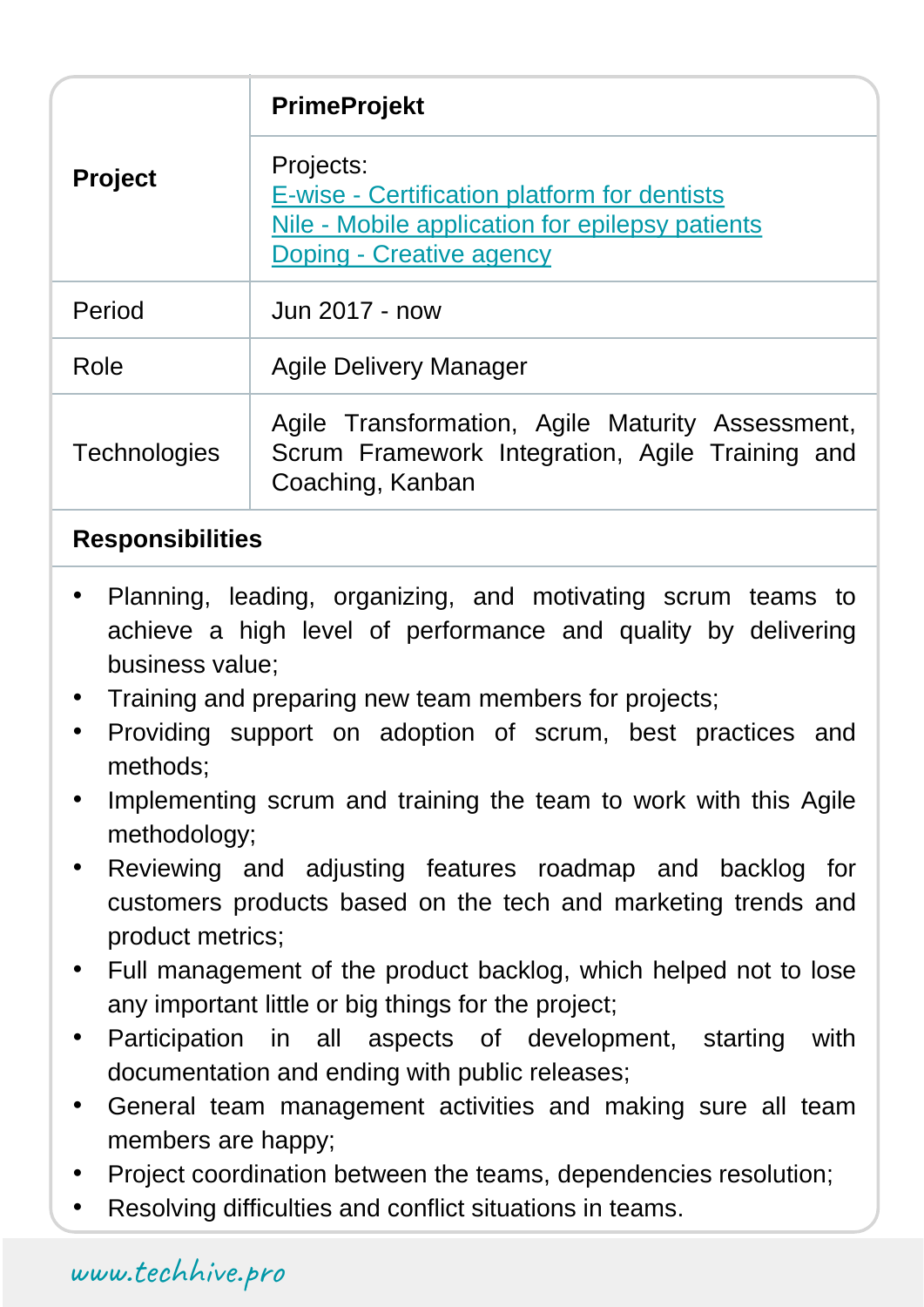| <b>Project</b>          | <b>Ucraft</b>                                                                                                                                                          |
|-------------------------|------------------------------------------------------------------------------------------------------------------------------------------------------------------------|
|                         | Projects:<br><b>Ucraft Platform New Version</b><br>Hoory - Al assistant                                                                                                |
| Period                  | Jun 2020 - Jun 2021                                                                                                                                                    |
| Role                    | Agile Coach                                                                                                                                                            |
| <b>Technologies</b>     | Agile Transformation, Integration of Scrum<br>Framework, Scaled Scrum elements, Scrum of<br>Scrums, Roadmap Creation, User Story Writing,<br><b>Backlog Management</b> |
| <b>Responsibilities</b> |                                                                                                                                                                        |

- Supporting 3 scrum teams on daily basis, providing solutions to increase efficiency;
- Daily standups, sprints, backlog grooming across multiple concurrent projects;
- Assisting in creation of Product Roadmap and short-term milestones;
- Determining how success will be measured and tracked;
- Closely working with software development teams to help resolve ongoing issues and keep the focus on Sprint and Milestone goals;
- Coaching and consulting on Agile practices and processes on team and organization level;
- Working with business to design the project goals and success markers.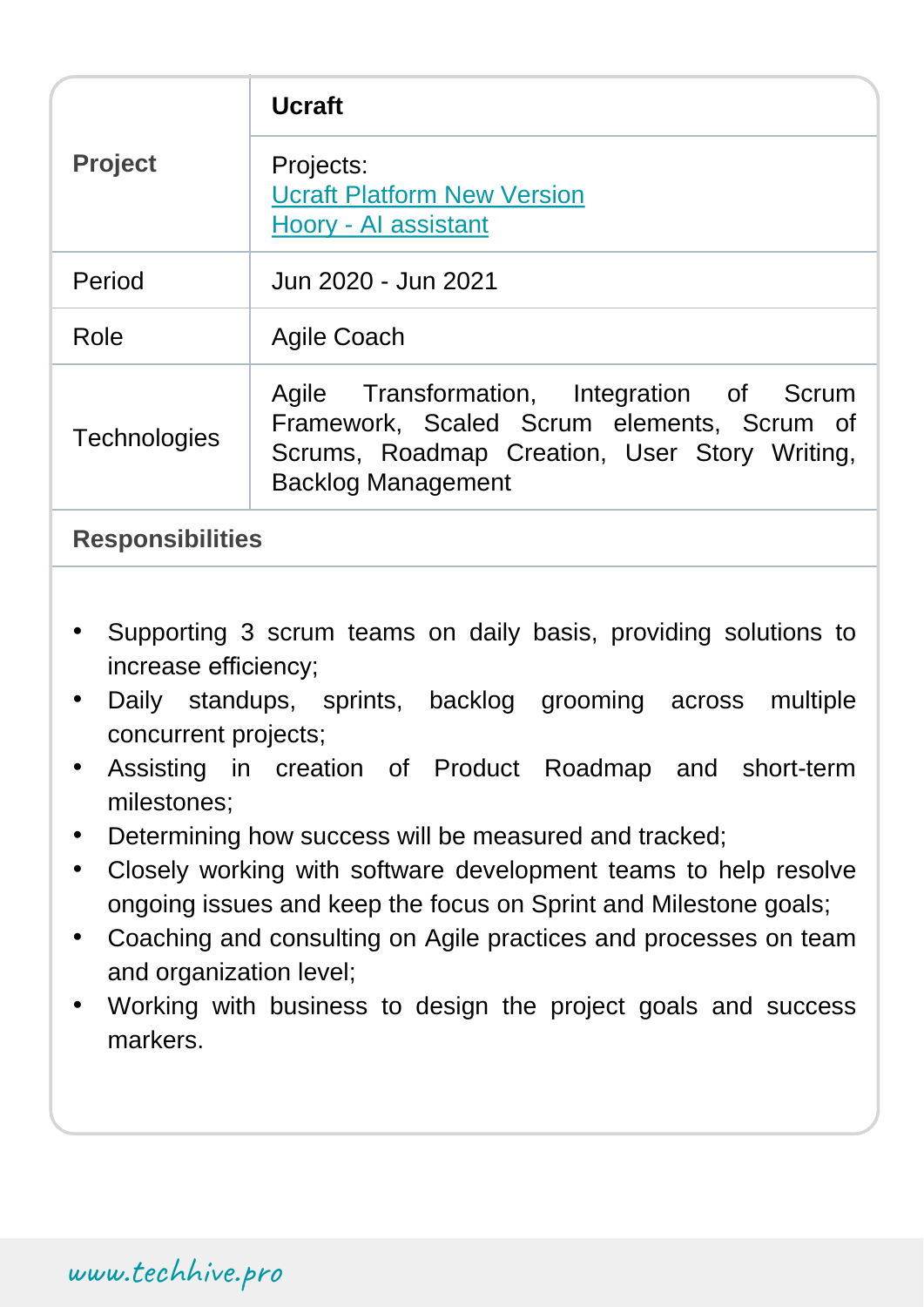| <b>Project</b>          | <b>Break Media</b>                                                                             |
|-------------------------|------------------------------------------------------------------------------------------------|
|                         | Projects:<br><b>Mediashop</b><br><b>Nutribullet</b><br><b>Grillshop</b><br>Polyden             |
| Period                  | Jul 2017 - Oct 2021                                                                            |
| Role                    | Agile Delivery Manager/Scrum Master                                                            |
| <b>Technologies</b>     | Integration of Scrum Framework, User Story Writing,<br>Backlog Management, Performance Metrics |
| <b>Responsibilities</b> |                                                                                                |

- Setting up scrum processes: daily standups, sprints, backlog grooming across multiple concurrent projects;
- Facilitation of the Scrum activities and ensuring that they are held effectively;
- Holding a learning session about Agile/Scrum as for the teams as for the business;
- Supporting continues process improvement;
- Making sure all developers are working towards a shared goal;
- Supporting the CEO and POs in the process of requirements creation and backlog management;
- Designing workflows and processes for effective delivery;
- Facilitating daily team decisions.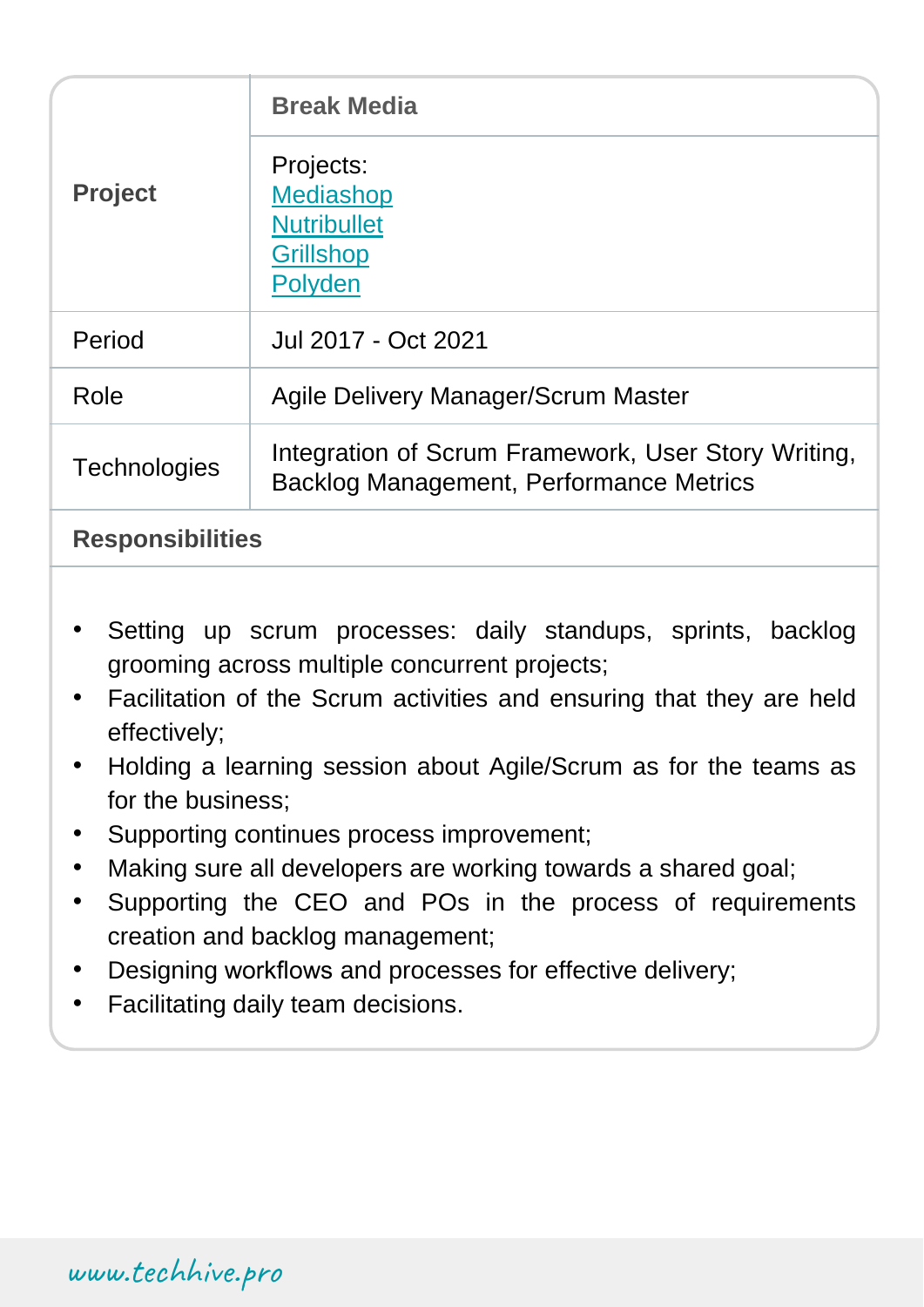| <b>Project</b>      | C-Labs                                                                                                                                                                                                                  |
|---------------------|-------------------------------------------------------------------------------------------------------------------------------------------------------------------------------------------------------------------------|
|                     | Projects:<br>SGS Digicomply - platform for risk prediction and<br>compliance intelligence<br>Labelwise - Smart label content management<br>software for global regulatory compliance                                    |
| Period              | Nov 2017 - Jun 2020                                                                                                                                                                                                     |
| Role                | <b>Senior Scrum Master</b>                                                                                                                                                                                              |
| <b>Technologies</b> | Integration of Scrum Framework, Scaled Scrum<br>elements, Scrum of Scrums, Roadmap Creation<br>Release Planning, User Story Writing, Backlog<br>Management, Quality Assurance Practices,<br>Performance Metrics, Kanban |

- Working in parallel with 3 development teams;
- Guiding and coaching the team and business to follow Agile/Scrum practices;
- Analyzing current Agile processes;
- Guiding and coaching the team to become self-organized;
- Improving transparency and communication within the team;
- Processes implementation: facilitating meetings, removing impediments;
- Monitoring and report on key Agile performance metrics to leadership team;
- Responsible for supporting and coaching the Product Owner;
- Ensuring that scoping, planning, estimating, and resource management activities are performed by the team.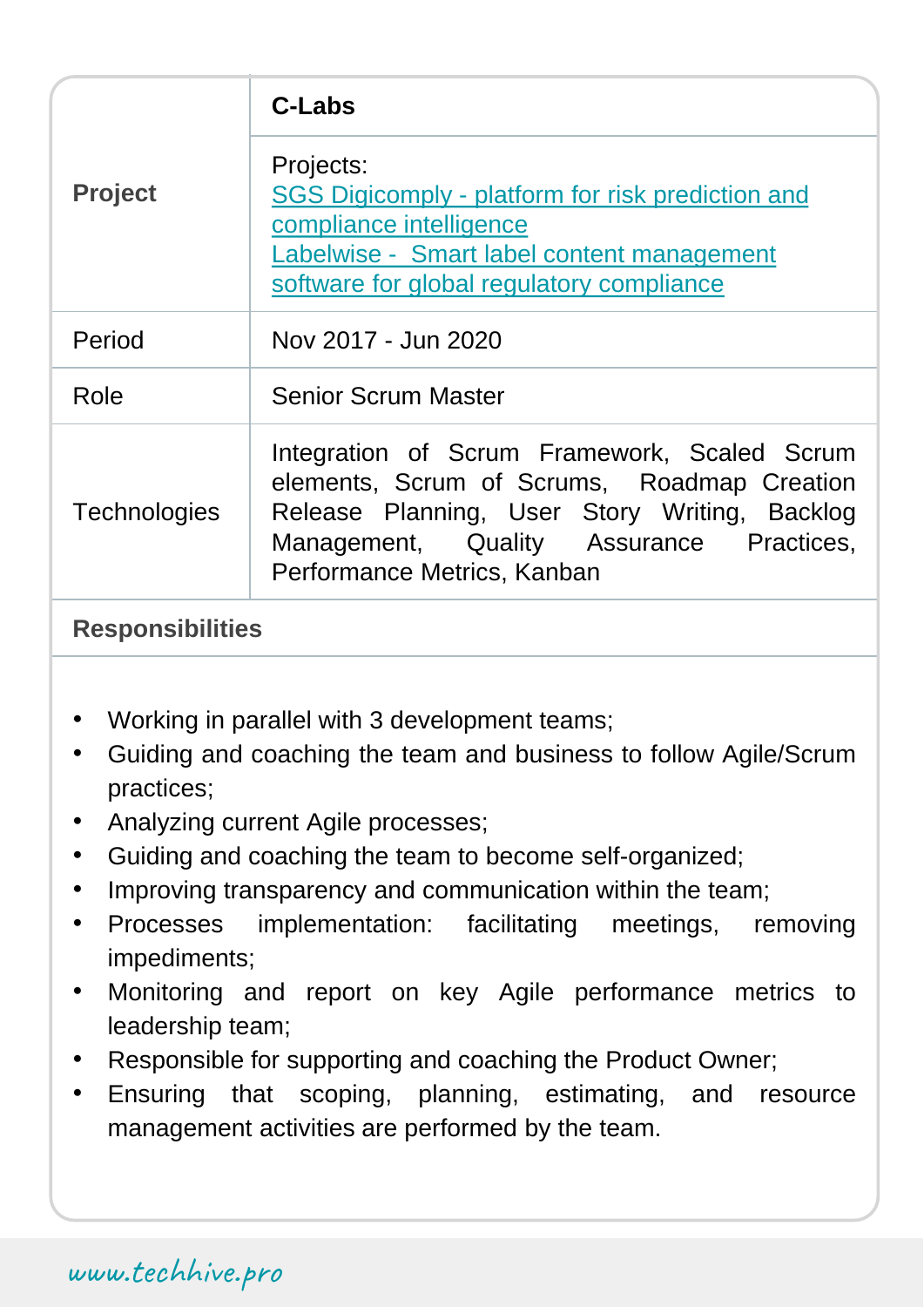| <b>Project</b>      | Joomag                                                                                                                                                                       |
|---------------------|------------------------------------------------------------------------------------------------------------------------------------------------------------------------------|
|                     | Joomag website, Account and onboarding, Editor,<br><b>CRM, Mobile Applications</b>                                                                                           |
| Period              | Mar 2015 - Jul 2017                                                                                                                                                          |
| Role                | <b>Product Owner</b>                                                                                                                                                         |
| <b>Technologies</b> | Scrum Framework, User Story writing, Backlog<br>management, Stakeholder requests management,<br>Release management, App management<br>-in<br><b>AppStore and Google Play</b> |

- Managing product life cycle from planning to launch for key product lines;
- Translating business requirements into user stories, detailed specifications and prototypes for product features;
- Facilitating weekly touch base meetings with web and mobile development teams to review and communicate development status
- Developing and maintaining a prioritized backlog of user stories;
- Managing features and dependencies in and across releases, prepared detailed release notes;
- Working with teams and key stakeholders to communicate and execute all product-related processes.